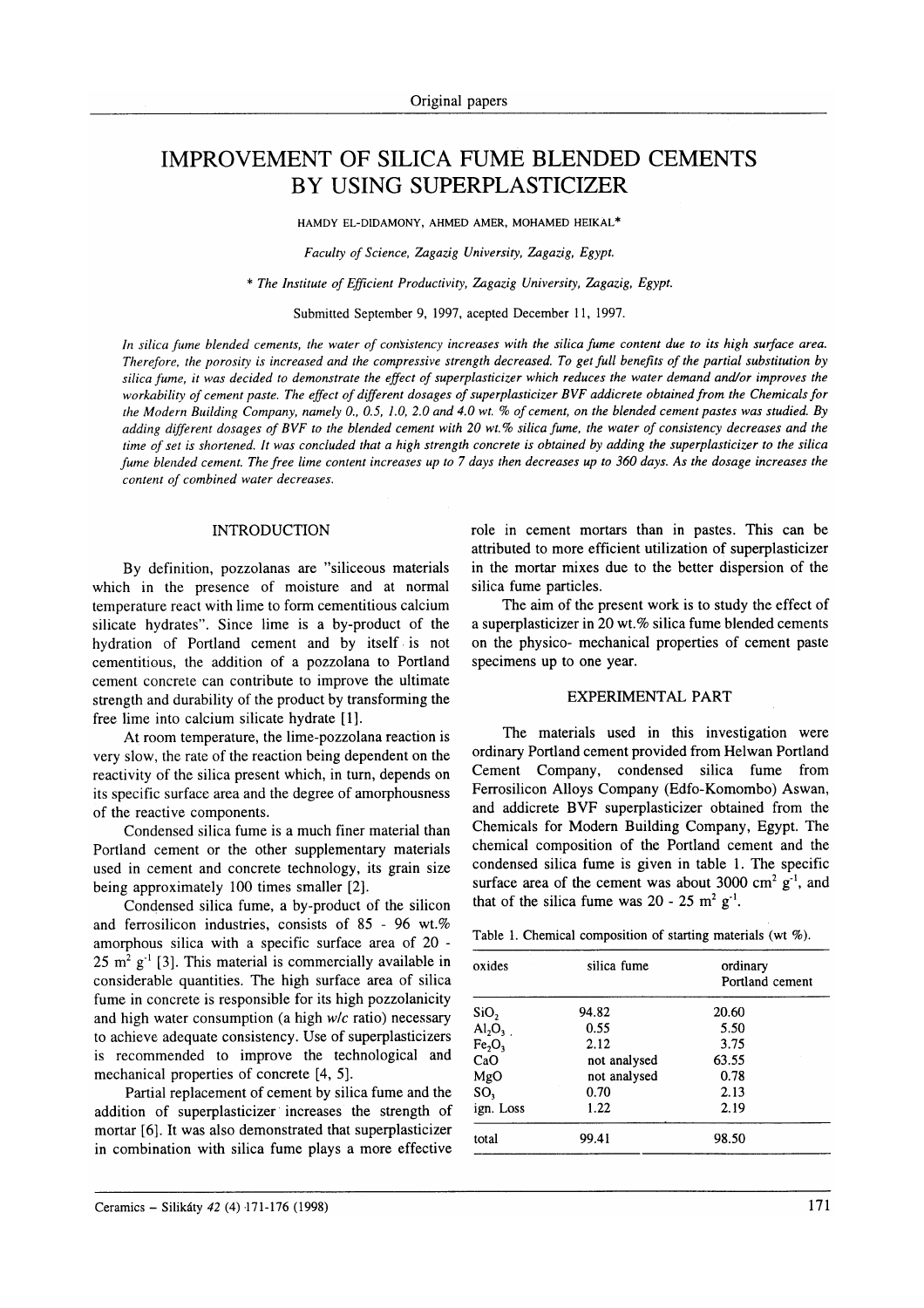The ingredients of each mix of Portland cement and silica fume were blended in a porcelain ball mill for one hour using two balls to ensure perfect homogeneity. The dosages of BVF superplasticizer, namely 0.5, 1.0, 2.0 and 4.0 wt.%o of cement, were added to mixing water. The blending operation was completed by continuous vigorous mixing for about four minutes. The water demand for standard consistency and time of set were determined according to ASTM specifications [7, 8]. The pastes were mixed with the water of consistency and moulded into one-inch cubes, cured in a humidity chamber at  $23 \pm 1$  °C for 24 hours, then demoulded and cured under water for up to 360 days. After the predetermined curing time, the hydration of the paste was stopped using the technique described elsewhere [9]. The kinetics of hydration was followed by determining the free lime content [10] as well as that of combined water which is equivalent to the percentage of ignition loss of the dried sample in the ignited weight after introducing the correction for the water of free lime. The apparent density and total porosity were determined as described elsewhere [11]. The compressive strength of the hardened cement pastes was also determined at intervals for up to one year.

# RESULTS AND DISCUSSION

BVF addicrete is a concrete superplasticizer containing sulphonate naphthalene condensate. According to the supplers, this admixture reduced considerably the water demand without having any retarding effect on concrete or mortar setting and hardening. The admixture increases in particular the early strength and promotes hardening at lower temperatures.

The effect of different dosages of BVF superplasticizer, namely  $0.0, 0.5, 1.0, 2.0$  and  $4.0$  wt.% of cement, on the properties of blended cement pastes was studied.

The water of consistency and time of initial and final set of blended cement pastes are graphically plotted as a function of different dosages of BVF admixture in figure l. As a result of the BVF superplasticizer addition, the water of consistency decreases with the amount of admixture due to its dispersion action.

The time of initial set of blended cement pastes is accelerated as the dosage of BVF sperplasticizer increases. This may be due to the decrease of water of consistency. The time of initial set of cement paste without BVF admixture is mainly retarded as a result of coating which is formed of condensed silica fume and the hydration products on the surface of cement particles and delays further hydration, but may also be due to the higher amount of mixing water.

The time of final set of blended cement pastes is accelerated by the addition of the BVF superplasticizer due to the dispersing effect of the admixture as well as owing to the reduced amount of mixing water.



Figure L Water of consistency and setting time of blended cement pastes as a function of different dosages of BVF superplasticizer.

 $\blacksquare$  - W. cons.; + - init. set;  $\times$  - fin. set.



Figure 2. Free lime content of blended cement pastes with different dosage of BVF superplasticizer as a function of curing time.

 $\blacksquare$  - 0; + - 0.5; \* - 1.0;  $\square$  - 2.0;  $\times$  - 4.0 (wt.%)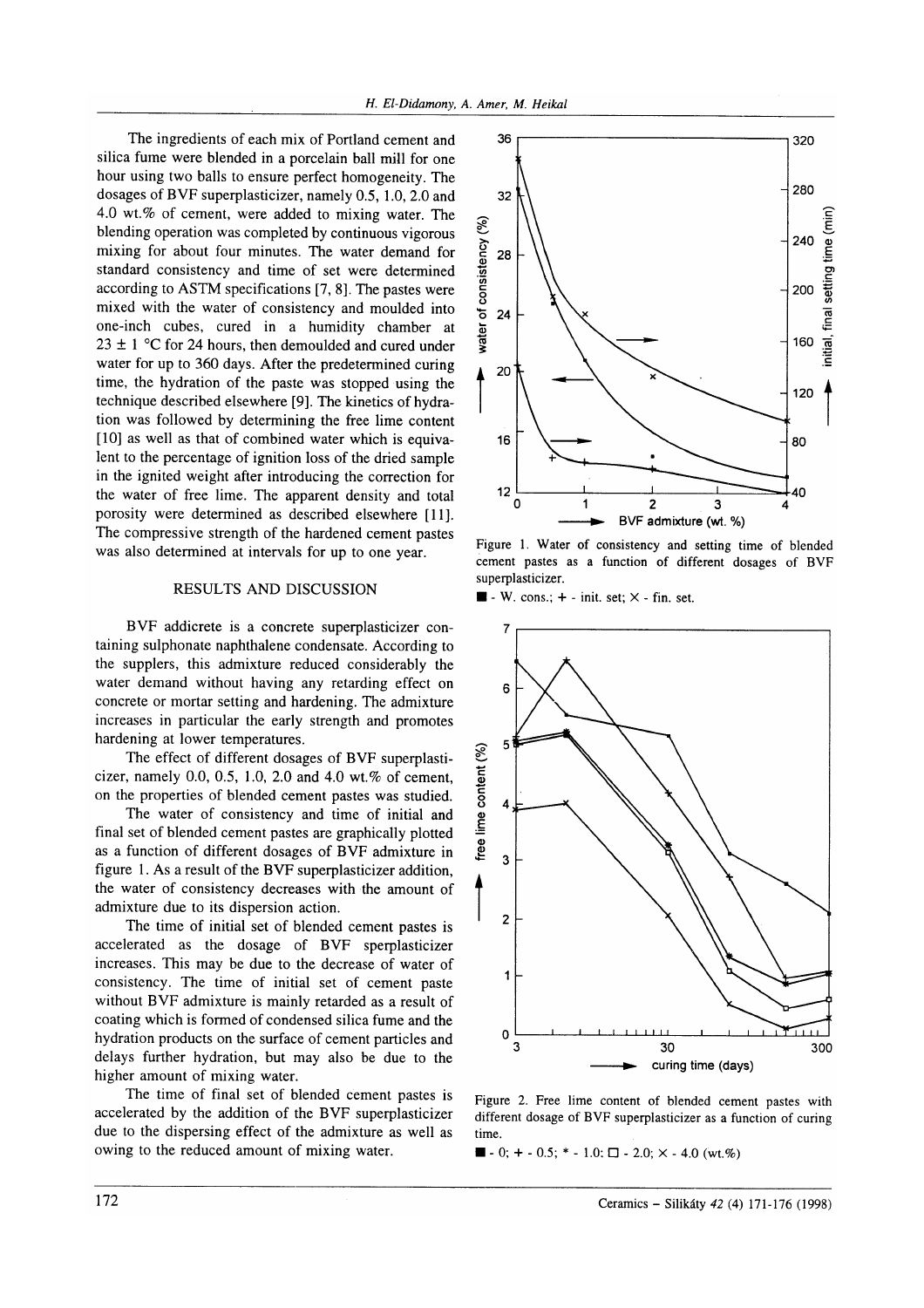

Figure 3. DTA thermograms of hydrated 20 wt.% silica fume-blended cement pastes withdiffrent dosage of BVF superplascticizer, as a function of curing time.

The free lime contents of the blended cement pastes are plotted as a function of curing time in figure 2. Additions of BVF superplasticizer to blended cement pastes cause the free lime content to decrease due to the decrease of mixing water which retards the hydration of cement paste.

The DTA thermograms of hydrated 20 wt. $%$  silica fume-blended cement pastes containing 0.0, 0.5, 1.0 and 2.0 wt.% BVF superplasticizer cured for 3, 7, 28 and 90 days are shown in figure 3. The thermograms exhibit three endotherms at 120, 500 and 720 "C. The first peak is due to dehydration of interlayer water of calcium silicate and calcium sulphoaluminate hydrates. The second peak at 500 °C is due to the decomposition of Ca(OH), formed during the hydration of cement pastes. The third peak at 720 $\,^{\circ}\text{C}$  is attributed to decomposition of  $CaCO<sub>3</sub>$ . The exothermic peak at 950  $^{\circ}$ C is characteristic of calcium monosilicate hydrate formed from cement in the course of curing and by the reaction of condensed silica fume with Ca(OH), [12].

Samples hydrated for 3-7 days contain CSH and sulphoaluminate hydrates with various compositions and crystalline strustures,  $Ca(OH)_2$  and  $CaCO_3$ . The content of hydration products decreases with increasing dosages of BVF sperplasticizer. This is due to the lower content of water of consistency caused by the addition of BVF superplasticizer which slows down the hydration rate of the cement in addition to reducing the  $Ca(OH)$ , content. There are additional factors which reduce the amount of free lime, for example the reaction with condensed silica fume. This reduction increases with increasing dosage of BVF superplasticizer. At 7 days the crystallinity of CSH increases as indicated by the exothérm in the range of 900 - 1000 "C. After (28 - 90) days the endotherm at 120 °C for better crystalline CSH is confirmed with continuous increasing the sharpness of the exotherm over the range of 950  $\degree$ C [13], while the endotherm representing Ca(OH), decreases continuously with curing time, appears in a form indicating trace amounts in samples cured for 90 days and cannot be detected in samples containing 2.0 wt.% BVF superplasticizer. The behaviour of the endotherm of Ca(OH), is in good agreement with the results of chemical analyses.

The content of combined water in blended cement pastes is plotted as a function of curing time in figure 4. The content of combined water is shown to increase with curing time in all of the hardened cement pastes. The results indicate that when the dosage of BVF is raised from  $0.5$  to  $4.0$  wt.%, the content of combined water is diminished in all of the cement pastes. This is due to the decrease of mixing water which retards the hydration of calcium silicates of the anhydrous cement. Yogendran et al. [14] concluded that at a lower  $w/c + SF$  ratio, the content of combined water in hydrates formed by the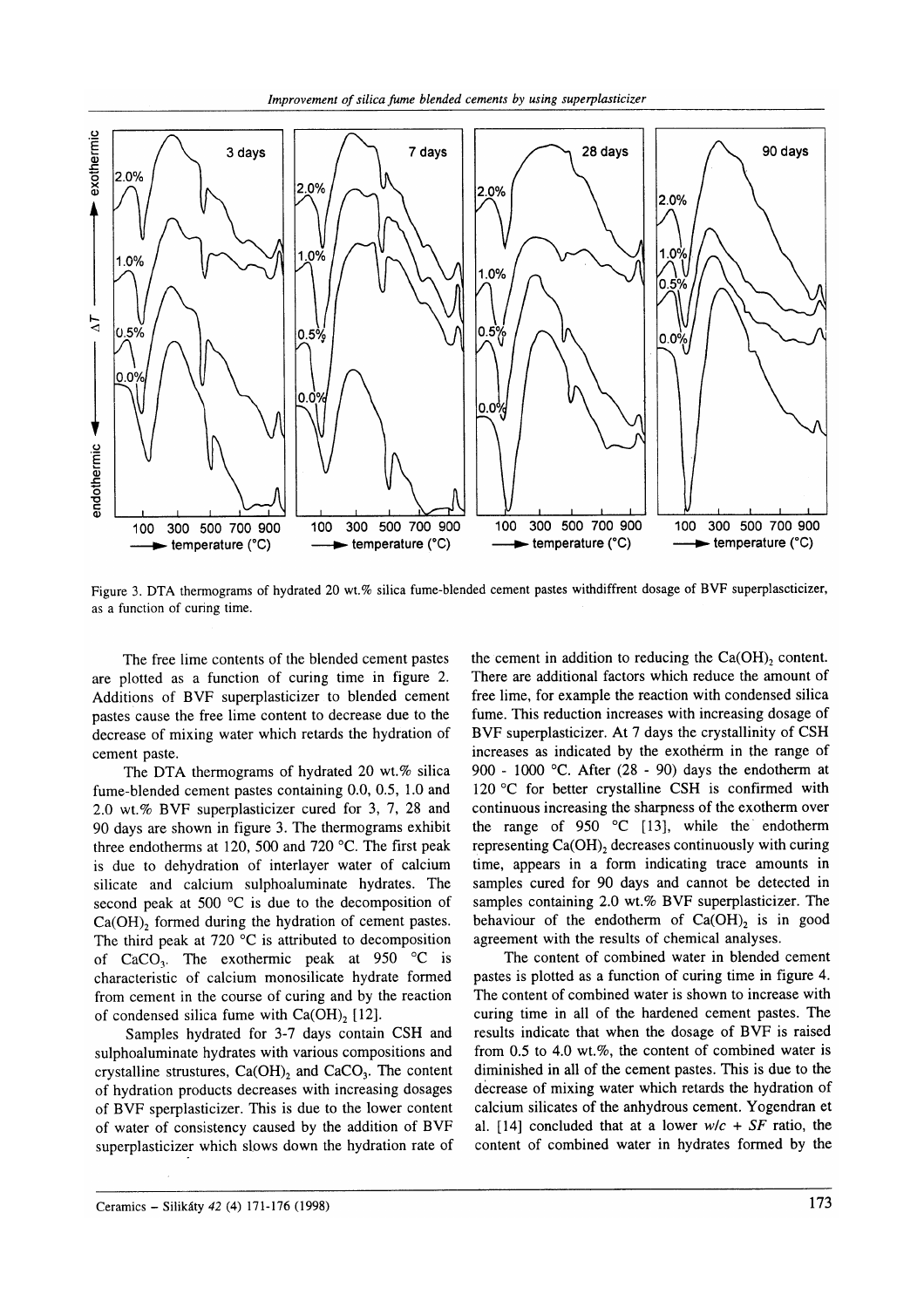pozzolanic reaction is lower than the reduction of the content of hydration products due to the reduction of cement content by the substitution with silica fume. Moreover, the amount of combined water would usually indicate the amount of the hydrates and Ca(OH), formed in Portland cement paste, but in a blended cement paste the amount of combined water is not a good indicator of the degree of hydration, because of the reduction in the  $Ca(OH)_{2}$  content due to the pozzolanic reaction.

The apparent density and total porosity are graphically represented as a function of curing time in figures 5, 6. It is clear that as the curing time proceeds, the total porosity decreases and the apparent density increases due to continuous filling up of a part of the available pore volume with the hydration products. With increasing dosages of the BVF sperplasticizer the apparent density increases and the total porosity decreases in all cement pastes as a result of the reduction of mixing water.

The superplasticizer added to the mix to improve dispersion of cement particles also appears to aid the dispersion of silica fume particles [15]. The mechanism may be related to interparticular tension generated by the dispersant, which helps keep the silica fume particles separated until the dissolution process begins. The  $Ca^{2+}$ ions detected on some reacted particles indicate that silica fume may act as a nucleating agent. A similar nucleation



 $2.3$ bulk density (g cm<sup>3</sup>)  $2.1$ 1.9 300 30 curing time (davs)

Figure 5. Apparent density of blended cement pastes with different dosages of BVF superplasticizer, as a function of curing time

 $\blacksquare$  - 0; + - 0.5; \* - 1.0;  $\Box$  - 2.0;  $\blacksquare$  - 4.0 (wt.%)



Figure 4. Combined water content in blended cement pastes with different dosages of BVF superplasticizer, as a function of curing time.

 $\blacksquare - 0$ ; + - 0.5; \* - 1.0;  $\square$  - 2.0; × - 4.0 (wt.%)

Figure 6. Total porosity of blended cement pastes with different dosages of BVF superplasticizer, as a function of curing time.  $\blacksquare - 0$ ; + - 0.5; \* - 1.0;  $\blacksquare - 2.0$ ;  $\blacksquare - 4.0$  (wt.%)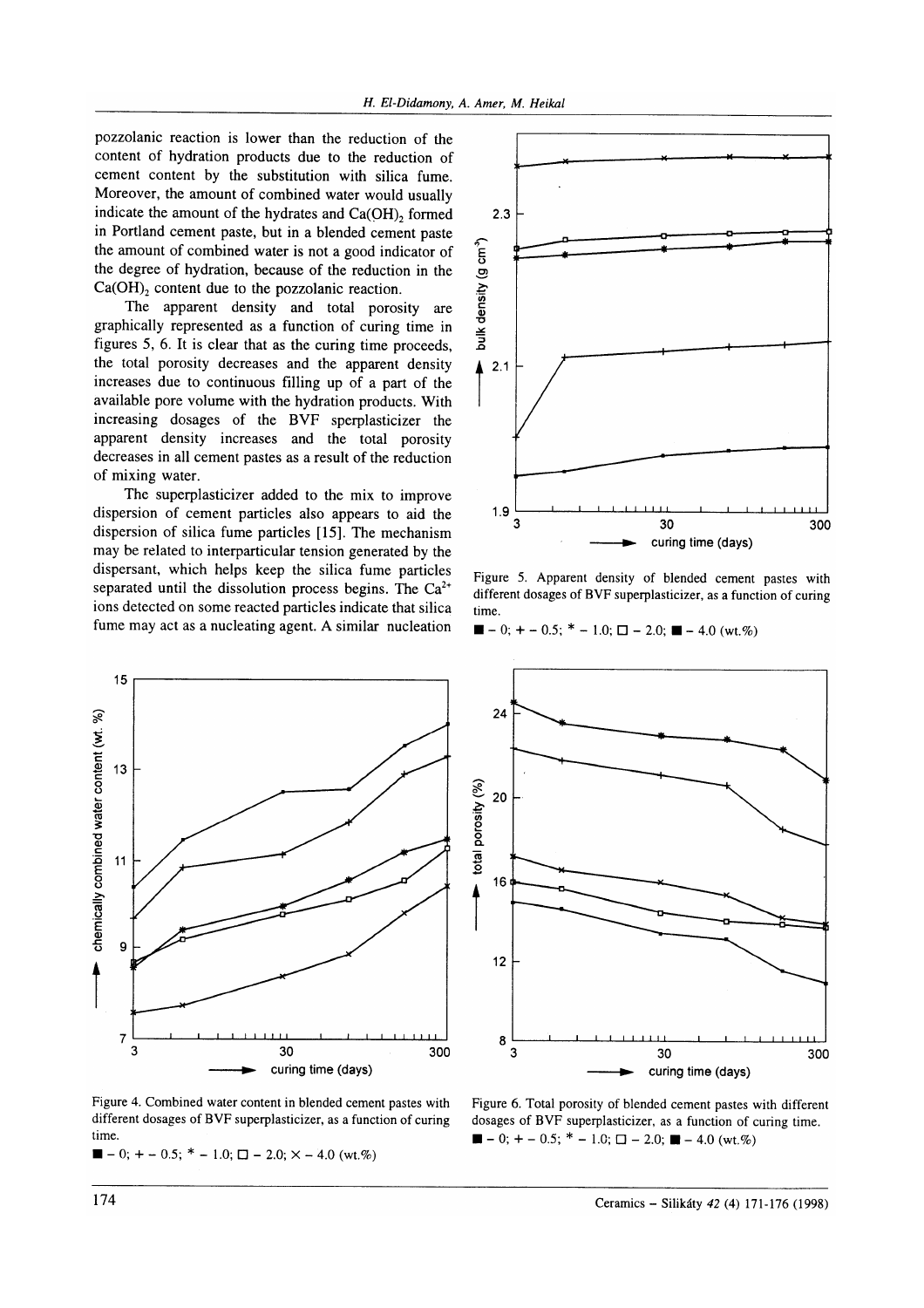affects the surface of silica fume [16]. Gradual dissolution of silica fume into a gel in the matrix and its reaction with  $Ca(OH)$ , to form CSH occur. This is strongly reflected in the total porosity of very high strength concrete undergoing progressive hydration.

Beyond 28 days, the total porosity of the blended cement pastes decreases rapidly for up to 360 days as a result of the reaction of silica fume with the lime liberated by the hydration. This results in further decrease of porosity in terms of time, in an additional increase in strength and in conversion of CSH into more stable morphological types which are more dense and thus increase the apparent density of the blended cement pastes with increasing dosage of BVF superplasticizer.

The compressive strengths of hardened cement pastes cured for up to 360 days are plotted in figure 7. The compressive strength increases with curing time as well as with superplasticizer dosage. An increase in BVF superplasticizer dosage from  $0.5$  to  $4.0$  wt.% caused the compressive strength to increase at all ages. This is due to the decrease of the water of consistency which tends to decrease the total porosity and increase the apparent density, the two factors that combine to increase the compressive strength. Addition of the superplasticizer im-



Figure 7. Compressive strength of blended cement pastes with different dosage of BVF superplasticizer, as a function of curing time.

 $\blacksquare$  - 0; + - 0.5; \* - 1.0;  $\square$  - 2.0; × - 4.0 (wt.%)

proves workability and facilitates compaction [17]. The blended cement pastes show high compressive strength at later ages (28 - 360 days). This is due to the high pozzolanic activity of condensed silica fume which is promoted by increasing dosages of the BVF superplasticizer. The resulting low total porosity is also responsible for closer packing of condensed silica fume particles and better conditions for their reaction with free lime, yielding additional calcium silicate hydrates with a low CaO/SiO, ratio or CSH [1], as the main source of compressive strength.

# **CONCLUSION**

The following conclusions can be formulated on the basis of the results obtained:

- 1. Upon addition of BVF superplasticizer to a 20 wt.% silica fume blended cement the amount of water of consistency decreases with increasing amount of the admixture up to 4.0 wt.% of cement.
- 2. The times of initial and final set of the cement pastes are retarded in the case of blended cement free of superplasticizer admixture, whereas the additions of superplasticizer accelerate the initial and final setting of cement pastes.
- The free lime and combined water content decrease with the increase dosages of the superplasticizer. 3.
- The apparent density increases and the total porosity decrease with increasing additions of BVF with all cement pastes due to the reduction of mixing water. The apparent density increases and the total porosity decreases with increasing dosage of the BVF admixture. 4.
- The blended cement pastes show high compressive strengths at later ages of 28 - 360 days, due to the pozzolanic activity of silica fume and the reduced amount of mixing water resulting from addition of the superplasticizer. The strength also increases with increasing dosage of the superplasticizer. 5.
- The dosage of BVF corresponding to 2 wt.% of cement is a suitable amount which gives good reduction of mixing water and also improved the compressive strength. 6.

#### References

Lea F.M. in: The Chemistry of Cement and Concrete, 3rd. edition, p.4L4, edited by Edward Arnold, London 1976. 1.

## Ceramics - Silikáty 42 (4) 171-176 (1998) 75